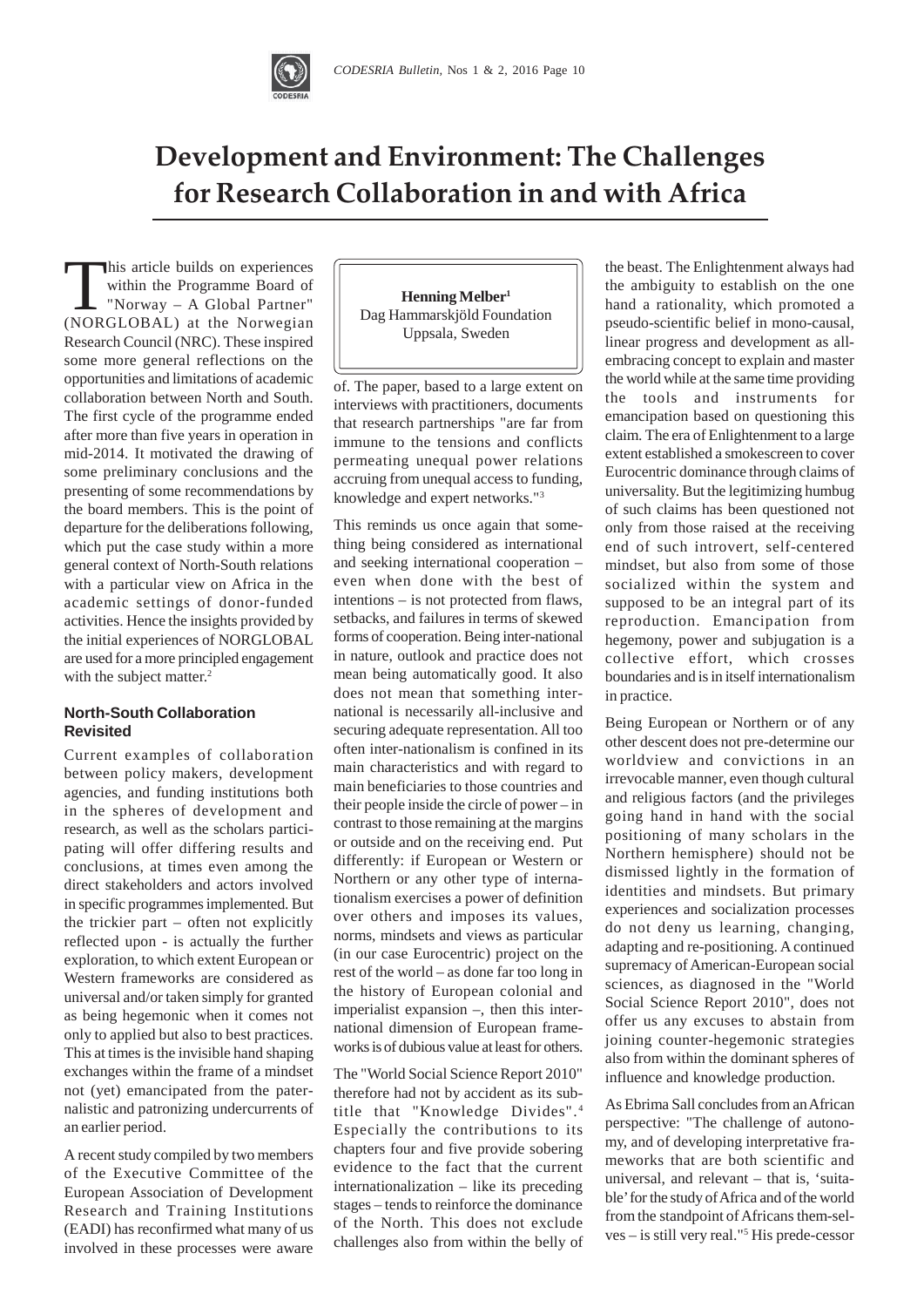as Executive Secretary of the Council for the Development of Social Science Research in Africa (CODESRIA) is as adamant in advocating a similar dismissal of foreign perspectives imposed upon the continent and its people as integral part of the "North-South asymmetries in international knowledge production".<sup>6</sup> He criticizes that "mains-tream African Studies has constituted itself into a tool for the mastering of Africa by others whilst offering very little by way of how Africa might master the world and its own affairs".7 He further concurs with Mahmood Mamdani that "the culture of knowledge production about Africa … is based on analogy: Africa is read through the lenses of Europe and not on terms deriving from its own internal dynamics".<sup>8</sup> African Studies might indeed, more so than any other so-called area studies (which are as global as they are local), reflect the distortions rooted in a colonial perspective surviving in the times of what is dubbed post-colonialism, a term which tends to cover up for the continuities effectively impregnating the ongoing unequal relations between societies and people.<sup>9</sup>

This view is reconfirmed by the EADI paper, which identifies the notion of power as a necessary challenge in efforts to transform research into "transformational" research on global issues. Arguing that "there is no such thing as a-political research" the findings suggest: "Partnerships are embedded in a web of power relations while development-oriented research often implies conflicting and contesting objectives between scholars, aid agencies and development practitioners." This requires efforts creating an enabling environment for more equal partnerships, guided by the need to deconstruct an agenda claiming to be global, but in actual fact still being to a large extent driven by actors in the North.<sup>10</sup> All too often, such efforts remain confronted with the dilemma, that even with the best intentions these are still based on and dependent upon Northern funding and Northern scholars, who might try to overcome the structural constraints but remain confined to operations rooted and embedded within a Northern setting. These undertakings often have hardly any direct Southern participation – neither in terms of funding nor by direct individual and institutional representation. Southern partners – individuals as well as institutions – remain at the receiving end as implementing agencies, often added on after

decisions are taken without them being adequately consulted. At best, they are invited to indicate their willingness to enter such forms of cooperation in funding applications, in which they had no say during the drafting process, to create the impression that this is about true partnership – while it clearly is not.

#### **The Case of NORGLOBAL**

NORGLOBAL (Norway – A Global Partner) was established by the Norwegian Research Council (NRC) in 2008/2009 and has been operational since February 2009.<sup>11</sup> The first Programme Board's term ended in June 2014. Based on a self-evaluation and other monitoring observations, newly appointed members of the Programme Board will be tasked to continue the work for a second term.

NORGLOBAL was established to strengthen Norwegian research on and for development in low- and middle-income countries and to contribute to additional research capacity in these countries. The programme has a special responsibility to generate new knowledge within the field of development in Norway. NOR-GLOBAL encompasses a number of thematic areas, including women and gender issues, health, food production and the effect of development cooperation, as well as issues relating to conflicts, climate, the environment and clean energy. These topics were among the priorities being addressed within the various thematic activities under the diverse NORGLOBAL programme calls. Most activities were funded following calls for proposals and applications within the thematic areas, while a few others were the result of a cooperation with other NRC programmes, for example through joint funding announcements. Several of the thematic calls have stipulated as a condition that projects are required to incorporate the active participation of researchers from countries in the South financed through the budgets applied to promote cooperation and strengthen capacity building in these countries.

In summary, the programme objectives have been designed and initiated to

Strengthen research in Norway on development in developing countries, as well as ensure an effective, flexible, visible and coherent organisation of this research by consolidating much of the effort within the field of development

under a single programme, and through cooperation with other programmes.

- Strengthen research for development, through the integration of development perspectives into relevant programmes.
- Strengthen the research capacity of developing countries by enhancing research cooperation between researchers based at institutions in the countries in question and leading Norwegian research institutions and qualified scholars.

So far, the programme dealt with some ten thematic priority areas, for which calls were drafted and issued (often announced several times):

- Poverty and Peace (POVPEACE)
- CGIAR Fellowship Programme (CGIAR)
- Globalisation of Environment, Energy and Climate Research (GLOBMEK)
- Women and Gender (GENDER-EQ)
- Economic Growth, Poverty Reduction, Reproductive Health and Population Dynamics (ECONPOP)
- Western Balkan Countries Development Studies Programme (W-BALKAN)
- Tax Havens, Capital Flows and Development (TAXCAPDEV)
- Research on Humanitarian Policy (HUMPOL)
- Effect of Aid (AIDEFFECT).<sup>12</sup>

The Programme Board had a far-reaching mandate. It allocated research funds in principle (and depending on the specific call) for projects also including PhDs, networking, equipment and other costs related to a closer interaction between Norwegian and Southern partners as well as capacity building components both in Norway and in the Southern partner institutions and countries. Financial support was based on accepting an application submitted in response to Calls issued by the Programme Board. Applicants had to be individual scholars affiliated to Norwegian research institutions and universities. Collaboration with partners in the global south were in many cases a pre-requisite, so was the allocation of a certain proportion of the funds for partners there. The collaboration with African counterparts was among the priorities. Partner institutions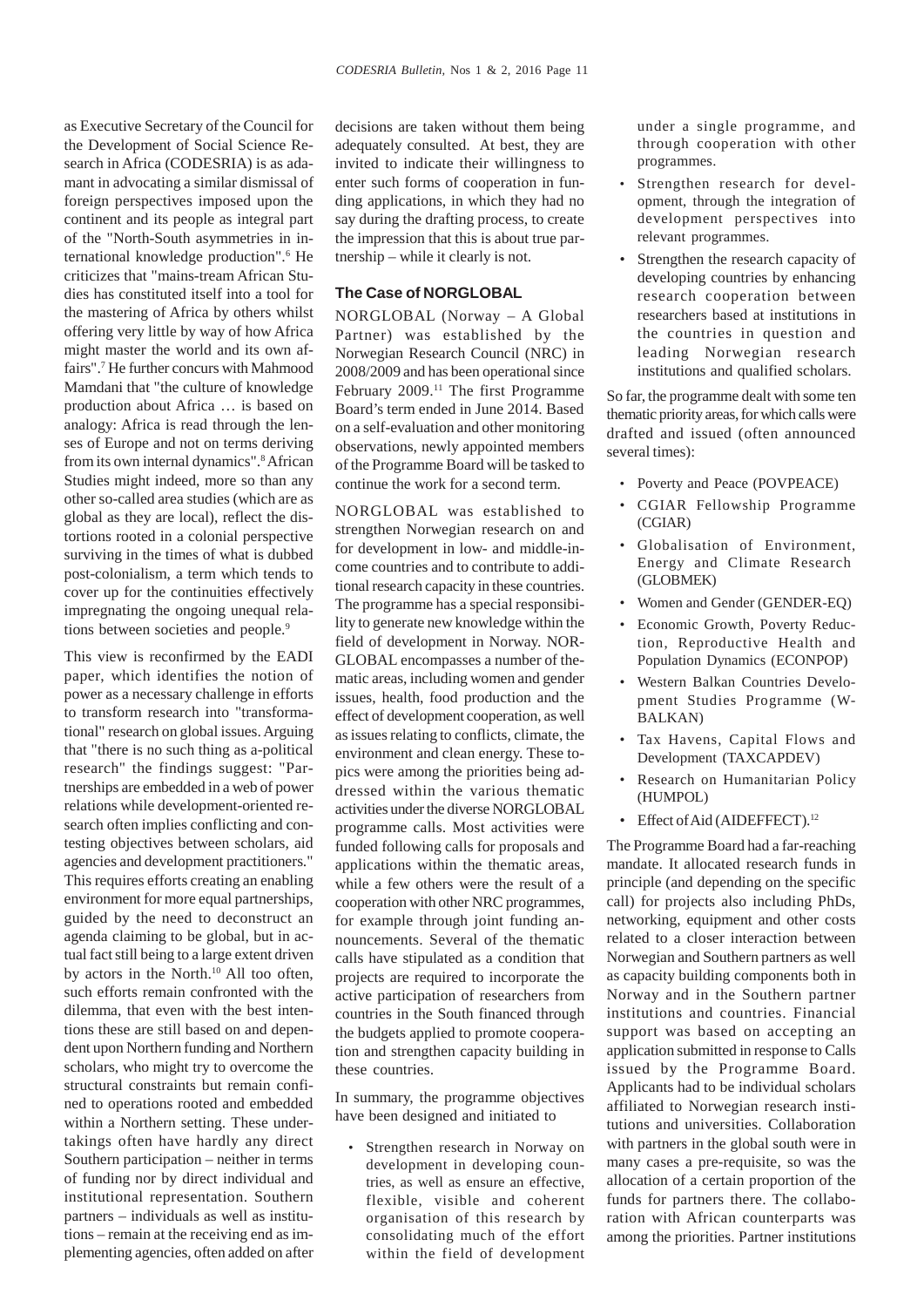in a total of 16 African countries have so far been among the recipients of research grants under the different programmes: Benin, Burkina Faso, Democratic Republic of the Congo, Gambia, Kenya, Liberia, Malawi, Mozambique, Nigeria, Senegal, South Africa, Sudan, Tanzania, Uganda, Zambia and Zimbabwe.

The budget was to a large extent provided by NORAD as the specialized directorate under the Norwegian Ministry of Foreign Affairs, with limited additional funds from the Ministry of Education and Research. Since its inception, the amounts allocated varied according to the specific areas and calls (listed above).<sup>13</sup> NORAD had a representative as ex officio member in the Programme Board, but the board members' authority in decision-making remained fully autonomous. NRC staff members in charge of the sector(s) facilitate the informed decisions. They prepared, circulated and summarized the necessary information (including the reports and rankings compiled by individual reviewers or review panels, whose identity remains undisclosed to the Programme Board). They also submitted recommendations, while the board took final decisions as a result of its internal deliberations only. These were at times different from the views of NORAD or the NRC recommendations. But all the decisions were taken without any major dissent among the board members, in mutual agreement and on a consensual basis, at times after extended discussions guided by a remarkable degree of respect for diverse competences, differing arguments and approaches. The final decisions taken often also deviated from the rankings submitted by the reviews.

The board had in total eight members, of whom only the NORAD appointed representative and the chairperson were Norwegians. The other six members were scholars recruited from other countries to reduce the risks for any potential conflict of interest. They were competent in a variety of disciplines and areas, such as political sciences, sociology, development studies, social anthropology, economics, agricultural sciences, environmental sciences and human geography with a variety of practical regional experiences in different countries and continents. The Programme Board undertook a selfevaluation taking stock of the first five years as an input for the formulation of the mandate, aims and goals of the next Programme Board's term, to be discussed and negotiated during the second half of 2014.14

## **Beyond NORGLOBAL: Lessons Learned**

When NORAD during 2012/13 embarked on a research strategy process seeking to improve the current practices, the Programme Board was asked to offer its views. It recommended that the following priority areas should among others be considered with special preference:

- Natural resource and energy management/governance;
- Industrial policy and labour market dynamics; and
- Promotion of health.

It was also suggested that the creation and dissemination of knowledge should be considered in future research activities as a complementing aspect attached to the subject related analyses. Most prominently, the Programme Board emphasized that NORGLOBAL has already established research activities on the effects of climate change and already relates to the Global Environment and Climate (GEC) initiative and its activities. It also established a close alignment with the new "Future Earth" initiative. The board in its report therefore not by coincidence stressed as a priority, "that research in this area is continued and is linked to concerns specific to the global South and to development challenges. Research here could and should engage researchers in the engineering and technical communities as well as in biology and other relevant natural sciences, with a view to strengthen the notion of sustainability."

Sharing the understanding of the "Future Earth" approach<sup>15</sup>, this stresses the need for an alliance of different initiatives, working in a solution-orientated mode within interdisciplinary research on global environmental change for sustainable development. As the initial design of the "Future Earth" initiative summarizes:

> "Future Earth will address issues critical to poverty alleviation and development such as food, water energy, health and human security, and the nexus between these areas and the over-arching imperative of achieving global sustainability. It

will provide and integrate new insights in areas such as governance, tipping points, natural capital, the sustainable use and conservation of biodiversity, lifestyles, ethics and values. It will explore the economic implications of inaction and action and options for technological and social transformations towards a low-carbon future. Future Earth will explore new research frontiers and establish new ways to produce research in a more integrated and solutions-oriented way."16

But such a noble statement, which links to the aims and aspirations also of NORGLOBAL, needs to be realistically interrogated. There is a need to acknowledge and implement in any research design that the global is at the same time local and vice versa. Much more awareness among scholars and donors alike should be fostered concerning the practical implications of the interconnectivity between seemingly different worlds and social realities. Methodology as well as theory should consciously integrate such understanding in the approaches.

This resonates strongly (and deliberately) with the "World Social Science Report 2013".17 Similar to "Future Earth", it seeks to reconcile and bring together the social, human and natural sciences and explicitly endorses the "Future Earth" approach as a like-minded (and joint) initiative, which "provides a unique and robust institutional basis for accomplishing something that has long been called for: research that brings the various scientific fields together on complex, multi-faceted problems. In addition, Future Earth fosters knowledge production, guided by a vision of science working with society to find solutions for global sustainability."18

However, by stressing "a vision of science with society", the potential collaborators should be daring enough to not only think outside of the box but also collaborate with those so far considered in their civil society and social movement roles of no direct relevance for closer interaction. The separation between the sciences as knowledge production from actors producing possibly less academic but as socially relevant knowledge has not yet been overcome. In reality, however, the results of these initiatives might stand the test and provide as relevant and useful insights, as the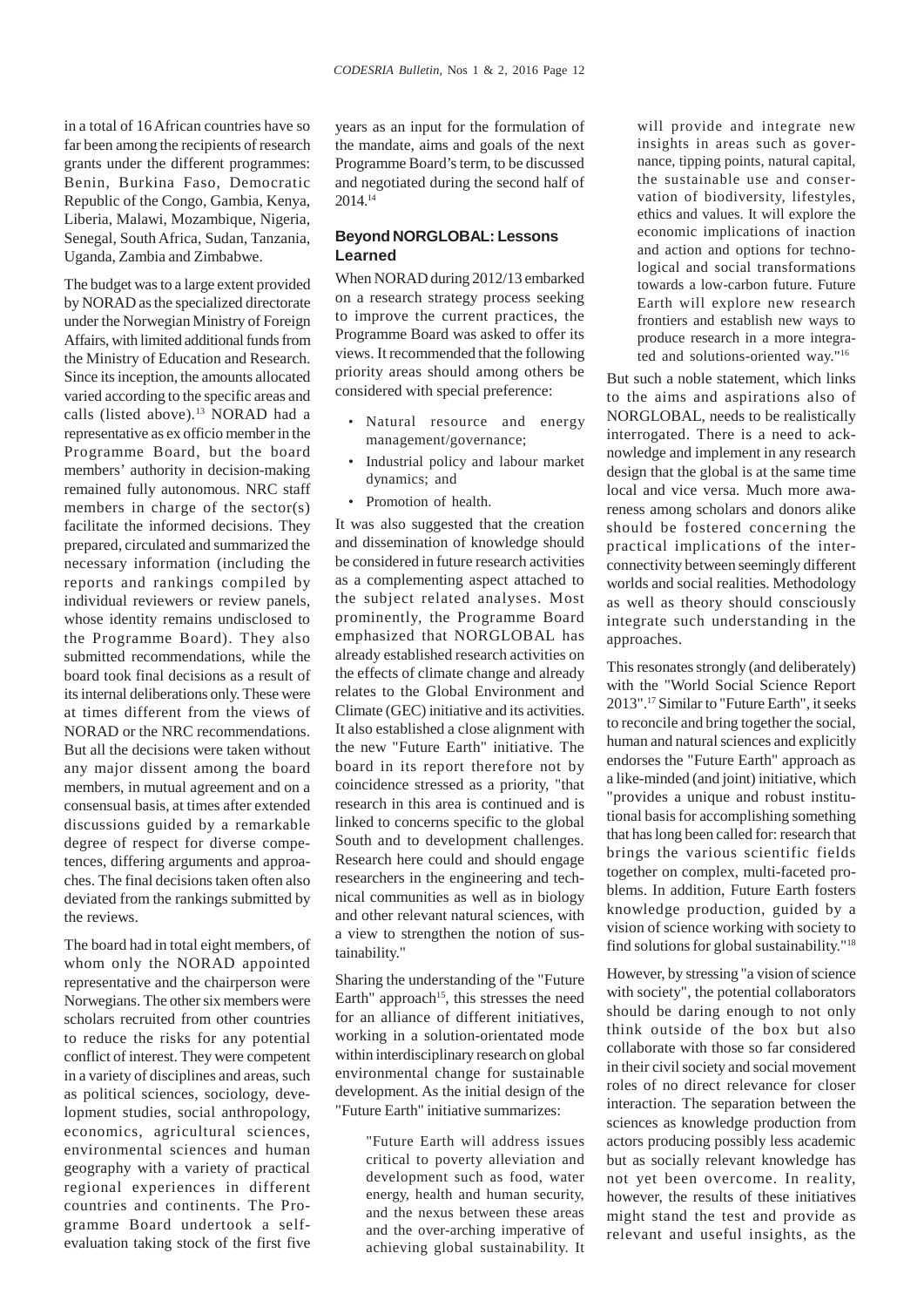example of the "Civil Society Reflection Group on Global Development Perspectives" might be able to show.19 Its major report so far had a measurable impact on the Rio+20 debates and engages with closely related issues.<sup>20</sup> Other earlier initiatives of The Dag Hammarskjöld Foundation relating to its programmatic engagement over more than thirty years within the areas of "Another Development" and "What Next" testify to similar undertakings, directly linking to the approaches of the "Future Earth" initiative.21 Matters of climate change are indeed issues reaching far beyond the academic discourse and into the wider social movements for global change, which should not be ignored when it comes to further knowledge production and utilization, but – even more importantly – the related fundamental search for alternative concepts of development.<sup>22</sup>

As the "World Social Science Report 2013" points out:

> Global environmental change is about humans changing global environments, and about humans, individually and collectively, shaping the direction of planetary and social evolution. The social sciences therefore have a vital role in enriching society's understanding of what it means to live – and maybe thrive – in the Anthropocene, and in raising awareness of the opportunities, accountabilities and responsibilities this brings with it.23

### **Challenges**

The current (self-)critical examinations suggest, that the mainstream academic community is certainly not yet close to an amicable solution to overcome the dichotomies existing in the forms of knowledge production and the specific focus and nature of such common knowledge production within North-South interaction – also in isolation from other initiatives by NGOs.<sup>24</sup> The NORGLOBAL Programme Board diagnosed among others "a clear danger that partners in projects managed by Norwegian research institutions become junior partners who work in a fairly asymmetrical relationship with managing researchers". For the EADI paper the structural constraints show similar results by "often leading to southern partners becoming implementers of a northern agenda".25 Overall, "collaborative North-South

research projects still tend to favour supporting southern researchers individually, but neglect broader institutional support that would be essential to enhance autonomous research capabilities of southern institutions".<sup>26</sup> The NORGLOBAL board, sharing a similar concern, therefore recommends: "Projects should also be monitored during their execution and evaluated after completion with respect to whether they lead to future collaborations, produce joint research reports or lead to subsequent research bids, and more generally contri-bute effectively to building sustainable research capacity in the South."

The problem is exacerbated by the dubious if not toxic so-called relevance criteria defined within the neo-liberal mind of those executing the power of governing. They are manifested in the shifts of emphasis towards so-called impact factors in scholarly production measured by indicators such as the number and ranking of publications. These dubious criteria, void of any concept of practical social or political relevance, are increasingly applied not only by those holding the power of definition over academic advancement and career but also by Northern funding agencies.

> This provides an incentive for northern research institutions to seek collaboration with well-establi-shed (usually western) foundations rather than to engage in complex partnerships with southern partners involving capacity-building components. The tensions between shortterm recognition of academic excellence and longer-term capacity building objectives lie at the heart of the North-South research partnership debate.

#### (…)

the more northern institutions put an emphasis on publishing numerous articles in renowned journals for their own survival, the weaker the incentive to invest in building effective partnerships that contribute to capacity building and inclusion.<sup>27</sup>

In addition, funding tends to be projectrelated, which is not conducive to longterm planning and investment in human resources and institutional collaboration. This seems to be confirmed by the observation that "successes seem to be

more frequent when dealing with applied research geared toward the development of technical 'solutions' – for instance in the area of health or civil engineering than in the case of more fundamental research in social sciences writ large."28

Shifting the emphasis on a new alliance between scholars of a wider range of disciplines, connecting the human (social) with the natural sciences much closer, is however only one important aspect of the challenges ahead. Efforts seeking to address the fundamental obstacles towards sustainability should at the same time not risk to loose sight of imminent problems existing in terms of socioeconomic realities produced by and testifying to the current reproduction of a fundamentally flawed and unsustainable form of human reproduction.

Therefore, the new forms of collaboration should not abandon engagement with other issues, which impact on the mind set, the dominant configurations in societies and global orders and the continued abuse of natural resources as well as a further promotion of inequalities. Some of the current issues requiring consideration by concerned social scientists would include the discussion about social protection floors as much as a critical interrogation of the emerging hype on the assumed positive role of the middle classes $29$  as well as the potential governance options by means of a taxation policy, to mention only a few of the relevant issues. These are intrinsically related to concepts of social policy, justice and sustainability. Their discussion by a group of gender aware scholars of both sexes representing different disciplines, cultures, religions and regions would be able to create new insights to be linked with the search for future models of social reproduction seeking to secure sustainability and a point of departure also for the next generations.

If the social sciences are indeed useful in efforts to "untangle the processes by which global environmental change affects societies, and thus help them to respond to it in context-sensitive ways"30, then a mere "switch" from rigorous social analyses (including class analysis) towards environmentally oriented research is not a solution. While it might be a correct observation that there exists a continued lack of interest among social scientists in global environmental change and disciplinary barriers are prevalent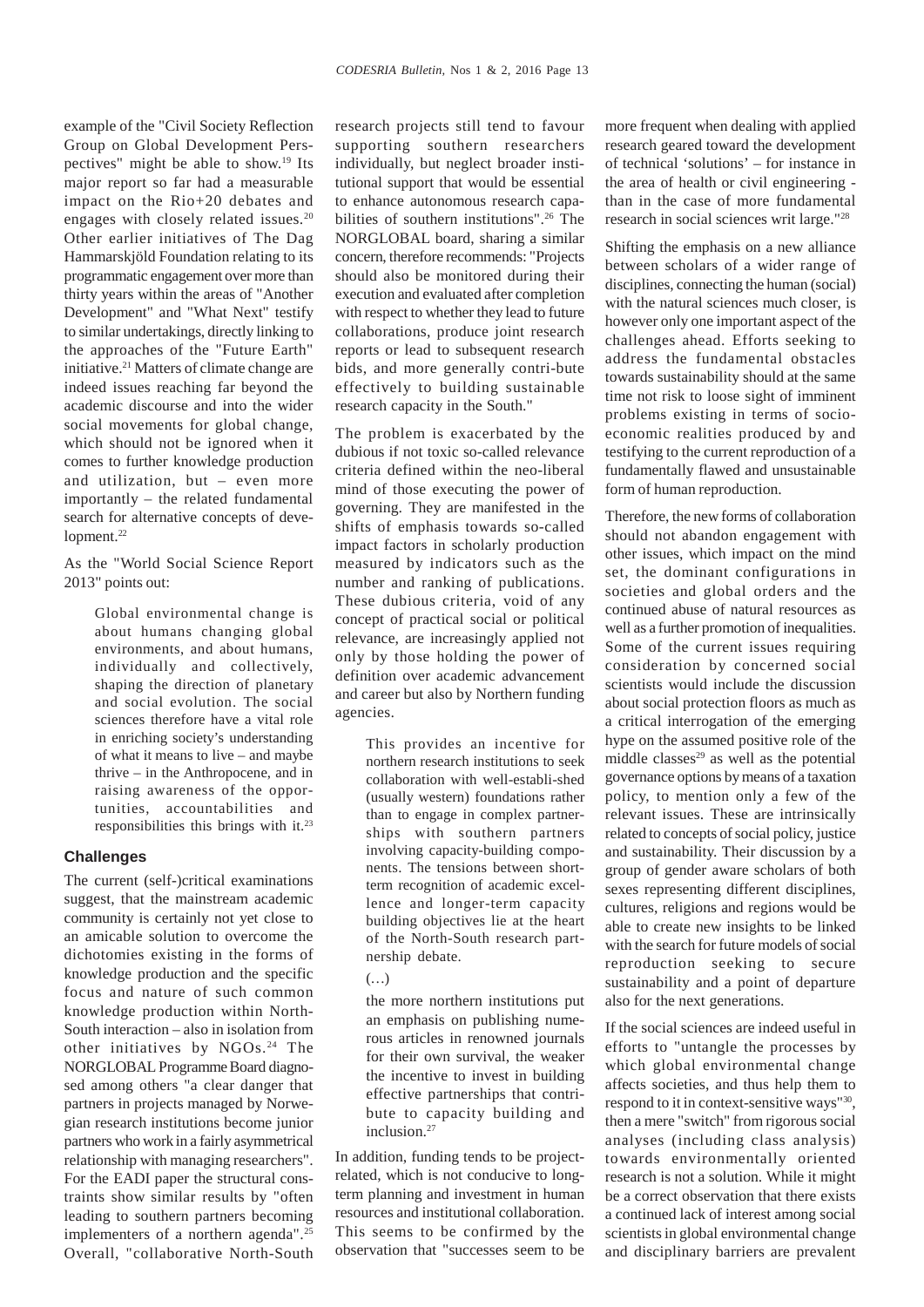also with regard to other sciences $31$ , this cannot result in abandoning the original strength of the disciplines. As the same "World Social Sciences Report 2013" recognizes:

> The insights of traditional social sciences have often been dismissed as value-laden, contextual, and therefore unreliable. Yet attention to context and values may be precisely what is needed to lead humanity out of its current predicament. The growing engagement of the social sciences in global change research is a sign of their readiness to deliver. This engagement now needs to be accelerated.32

The relevance of social sciences within an integrated global change research has been stressed in an initiative under the GEC framework. Climate and global environmental change are understood as a central concern and subject also for social sciences and global change as organic to this field of science. This is emphasized by stating the obvious, that "the simple recognition that if the fundamental causes and consequences of global change are social, then so must the solutions be".33 Such a perspective was also the common understanding at a meeting of some 70 participants representing international, regional and national development aid agencies and research funding agencies, along with African scholars and scientists.<sup>34</sup> They reiterated the crucial role of social scientists in issues related to sustainable development research, since the resulting challenges are to a large extent the consequence of social activities and behavior. This also impacts on the perceptions and strategies how best to address the challenges. After all:

> "Critical to a social-ecological perspective is the role of humans as reflexive and creative agents of deliberate change. Understanding how values, attitudes, worldviews, beliefs and visions of the future influence system structures and processes is crucial. It challenges the idea that catastrophic global environmental change is inevitable, and directs attention to possibilities for acting in response to such change."35

As the World Social Science Report also notes:

> Global environmental change is simultaneously an environmental and a social problem. Social science

research helps us to comprehend the complex dynamics of 'social-ecological' or 'coupled human-natural' systems, and can help explain how these systems unfold and interconnect across space, from the local to the global, and in time, from the past and present into the future."36

## **Concluding Reflections**

"Future Earth" suggests being a pioneering initiative to bridge the North-South divide in the face of meeting the challenges for global survival in times of devastating effects of climate change. At the same time, however, it remains confronted with the lasting structural disparities the initiative seems to be aware of and seeking to at least reduce if not to overcome. In early July 2014 the alliance that initiated "Future Earth" announced the results of an open bidding process for the hosting of the five global hubs. These will be established to function as a single secretarial entity. The status was awarded to research institutions in Canada, France, Japan, Sweden and the United States. They will be complemented by four regional hubs in Cyprus, Japan, the United Kingdom and Uruguay – as the only location out of nine representing the global south. Strikingly, the African continent is not in any institutional form represented in this configuration, while being widely considered as the world's region, whose people are most dramatically affected by the environmental shifts as a result of climate change.

In response to a critical article voicing frustration by mainly Asian observers over the Northern bias<sup>37</sup>, members of The Science and Technology Alliance for Global Sustainability (an informal international partnership of sponsors of "Future Earth" composed of members from research, funding and the international sectors dubbed "the alliance"38) stated "that work is ongoing to address this important issue, particularly in terms of the development of strong regional hubs that will become part of the secretariat".<sup>39</sup> This seems to be not an ideal start and might confirm reservations as to the genuine motives of the initiators. On the other hand, they might have well reasons to bemoan the lack of serious bids presented from institutions located elsewhere, offering the opportunity to allocate more responsibility (and funds) to southern agencies. If, as a result of the disproportionate means, the limited

capacity or maybe even the prevailing suspicions that a competition is anyway not fair and favourable to southern bidders the potential players from these regions abstain, the end result is another self-fulfilling prophecy.<sup>40</sup> This experience suggests that even the most sensible insights are not yet a cure to the quagmire when it comes to the practical steps of implementation of a sound idea.

While we might be aware of the asymmetrical North-South relations, we face the risk that these are perpetuated even within our own settings, as long as the historically rooted animosities prevail. In addition, as concluded by the recent insights into the continued limitations of scholarly collaboration, local policy priorities impact on the agenda. Bridging the scholars – consultants – donors divide remains under these circumstances a challenge. Academic criteria guiding career planning in a scholarly environment – such as the infamous "impact factor" of publications – often overrule practical or even policy relevance, and the North-South cooperation remains still in the hands of Northern partners with Southern counterparts as a fig leaf or a junior partner reduced to an implementing agency for local empirical studies and data collection, which after completion of the local service functions are later owned by the Northern "big brother/sister".

As a result, at times indeed relevant insights for local policy-makers and communities in the South generated by new research end in peer reviewed journals, whose commercial publishing priority remains prohibitive for access by those who might benefit most from it. Often, research projects awarded with the necessary funding, are not even tasked or expected to share their insights with a wider audience as the potential beneficiary of the new knowledge created. Similar to the lack of investment into institutional capacity building as part of such research collaboration, the publishing of the results remains in the Northern domain. Instead, one could make provisions that research results are supposed to be published in accessible ways in a local context, and provide the necessary funding for this as an integral part of the project. This would at least be a deliberate effort to address the imbalances by putting money where the mouth is.

We need to equate sustainability with notions of justice, equality and civil as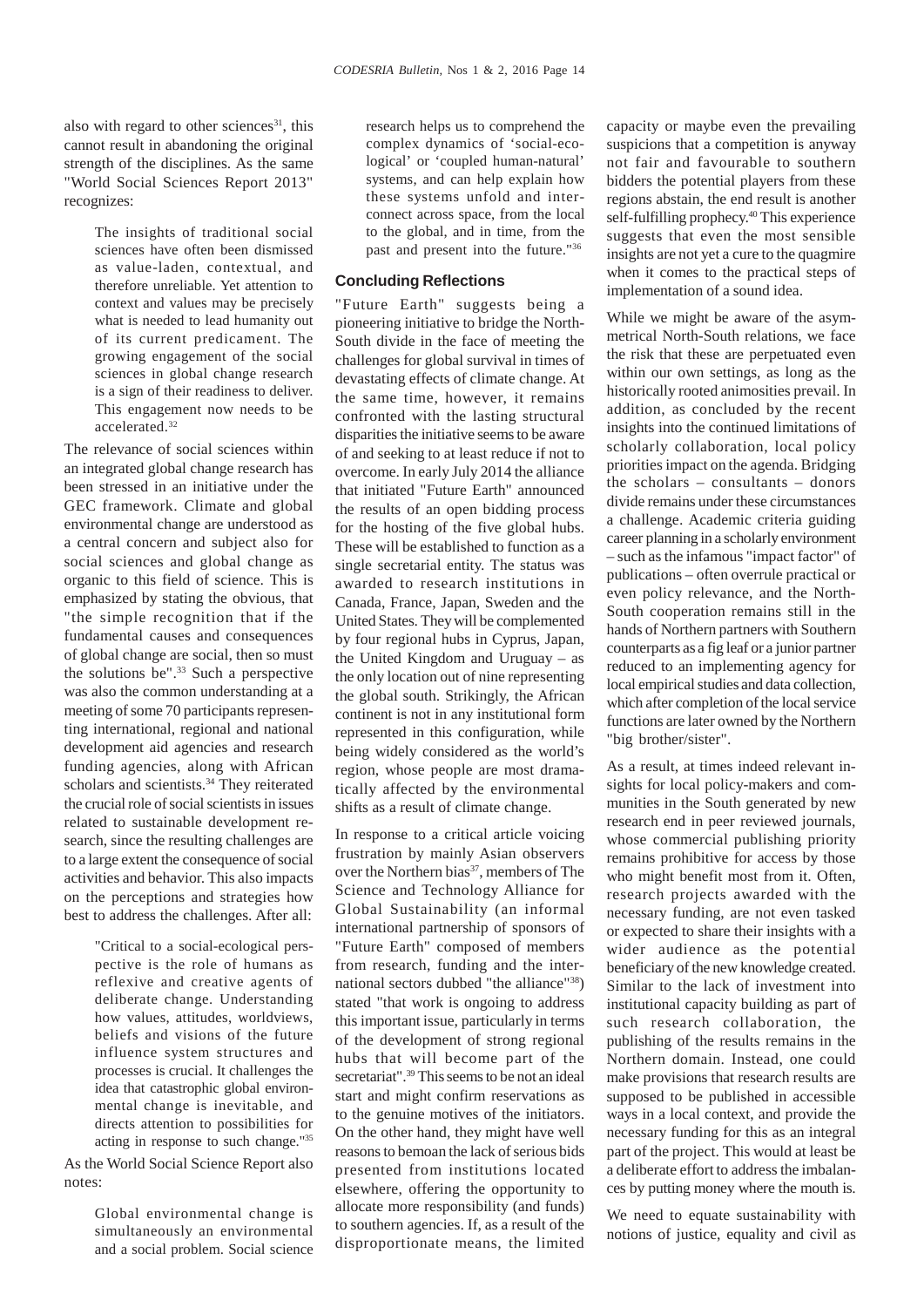well as political and socio-economic rights for individuals and collectives within a world of cultural and religious diversity impacting on and shaping norms and values as well as life perspectives. We have to pursue the same goals with differing but complementing respon-sibilities and transcend borders not only geographically but also mentally and beyond narrow disciplinary confi-nements, while paying respect and giving recognition to diversity and otherness when seeking and establishing common ground. Last but not least, despite all these demanding aspects, we should never compromise on quality, but rather re-define the criteria for meaningful quality and relevance - for both, knowledge and life.

#### **Notes**

- 1. Director emeritus/Senior Adviser of The Dag Hammarskjöld Foundation in Uppsala/ Sweden; Extraordinary Professor at the Department of Political Sciences of the University of Pretoria and at the Centre for Africa Studies of the University of the Free State in Bloemfontein; and former research director of The Nordic Africa Institute. This is the revised version of a paper presented to a meeting on "Enhancing collaboration between the development aid and the global environmental change communities to achieve development goals in Africa", organized by the International Council for Science (ICSU) and the Swedish Development Agency (Sida) on 5/6 May 2014 at the Soweto Campus of the University of Johannesburg.
- 2. I thank Inger-Ann Ullstein, Jan Monteverde Haakonsen and their colleagues from the NRC and Kevin Noone and other members in the Programme Board of NORGLOBAL, for the fruitful cooperation during the last years and all the indirect inputs to this paper. I am grateful for the opportunity offered by CODESRIA to share these reflections with a wider audience.
- 3. Gilles Carbonnier/Tiina Kontinen, *North-South Research Partnerships: Academia Meets Development?* Bonn: EADI (EADI Policy Paper Series), June 2014, p. 3.
- 4. *World Social Science Report 2010. Knowledge Divides*. Paris: United Nations Educational, Scientific and Cultural Organization (UNESCO) and International Social Science Council (ISSC) 2010.
- 5. Ibid., pp. 44f.
- 6. Adebayo Olukoshi, "African scholars and African Studies", in: Henning Melber (ed.), *On Africa. Scholars and African Studies. Contributions in Honour of Lennart Wohlgemuth*. Uppsala: Nordic Africa Institute 2007, pp. 7-22 (here: p. 17).
- 7. Ibid., p. 15.
- 8. Ibid., p. 18. Cf. Mahmood Mamdani, "African Studies Made in USA", *CODESRIA Bulletin*, no. 2, 1990; and "The Challenge of the Social Sciences in the 21st Century", in Ruth Mukama/Murindwa Rutange (eds), *Confronting 21st Century Challenges: Analyses and Re-dedications by National and International Scholars*. Volume 1. Kampala: Faculty of Social Sciences/ Makerere University 2004.
- 9. For some critical reflections on the contested notion of African Studies from the perspectives of an European scholar see Henning Melber, "The Relevance of African Studies", *Stichproben. Vienna Journal of African Studies*, vol. 9, no. 16, 2009, pp. 183-200, and Henning Melber, "What is African in Africa(n) Studies? Confronting the (Mystifying) Power of Ideology and Identity", *Africa Bibliography 2013* (forthcoming).
- 10. Carbonnier/Kontinen, op. cit., p. 15.
- 11. Further details at: http://www.forskningsradet.no/ prognettnorglobal/Home\_page/ 1224698160055. The designed first chairperson of the newly established Programme Board, Carl-Erik Schulz, died in a tragic accident while mountain hiking at Table Mountain on 30 November 2008 and was denied to take up this function. I dedicate this article to his memory.
- 12. In addition, NORGLOBAL cooperated occasionally with other programmes in the Research Council, such as INDNOR on India. The programme board has also handled a limited call sponsored by the Norwegian embassy in Malawi, which allocated funds to research projects aimed at presenting findings to strengthen political governance.
- 13. In 2013, NORGLOBAL had a disposable budget of some NOK 153.5 million (around US\$ 25 million), of which for the first three months some NOK 51.5 million (around US\$ 8.5 million) were used.
- 14. The report was drafted in August/September 2013 by the board's chairperson Helge Hveem, based on the inputs of the other board members.
- 15. See www.icsu.org/future-earth and www.futureearth.info.
- 16. Future Earth, *Future Earth Initial Design: Report of the Transition Team*. Paris: International Council for Science (ICSU) 2013, p. 11.
- 17. United Nations Educational, Scientific and Cultural Organization (UNESCO) and International Social Science Council (ISSC), *World Social Science Report 2013. Changing Global Environments.* Paris: OECD Publishing and UNESCO Publishing 2013.
- 18. *World Social Science Report 2013. Summary*, p. 5.
- 19. See http://www.reflectiongroup.org/.
- 20. *No future without justice. Report of the Civil Society Reflection Group on Global Development Perspectives.* Uppsala: The Dag Hammarskjöld Foundation 2012 (development dialogue, no. 59). Accessible at: http://www.dhf.uu.se/publications/ development-dialogue/dd59/.
- 21. See for a summary on some of the contributions *50 Years Dag Hammarskjöld Foundation*. Edited by Henning Melber. Uppsala: The Dag Hammarskjöld Foundation 2012 (development dialogue, no. 60). Accessible at: http://www.dhf.uu.se/publications/ development-dialogue/dd60/; and more specifically *What Next Volume III: Climate, Development and Equity*. Edited by Niclas Hällström with Robert Österbergh. Uppsala: The Dag Hammarskjöld Foundation and the What Next Forum 2012 (development dialogue, no. 61). Accessible at: http:// www.dhf.uu.se/publications/developmentdialogue/dd61/. The Foundation's web site offers access to several more related publications.
- 22. See Henning Melber, 'Whose World? Development, civil society, development studies and (not only) scholar activists', *Third World Quarterly*, vol. 35, no. 6, 2014 (in print).
- 23. *World Social Science Report 2013. Summary*, p. 4.
- 24. This observation does by no means suggest that the NGO-interactions are immune against paternalistic forms of collaboration. Rather, they reproduce to a large extent similar problems and challenges as the collaboration among scholars and academic institutions.
- 25. Carbonnier/Kontinen, op. cit., p. 10.

26. Ibid., p. 9.

- 27. Ibid., pp. 5 and 7.
- 28. Ibid., p. 16.